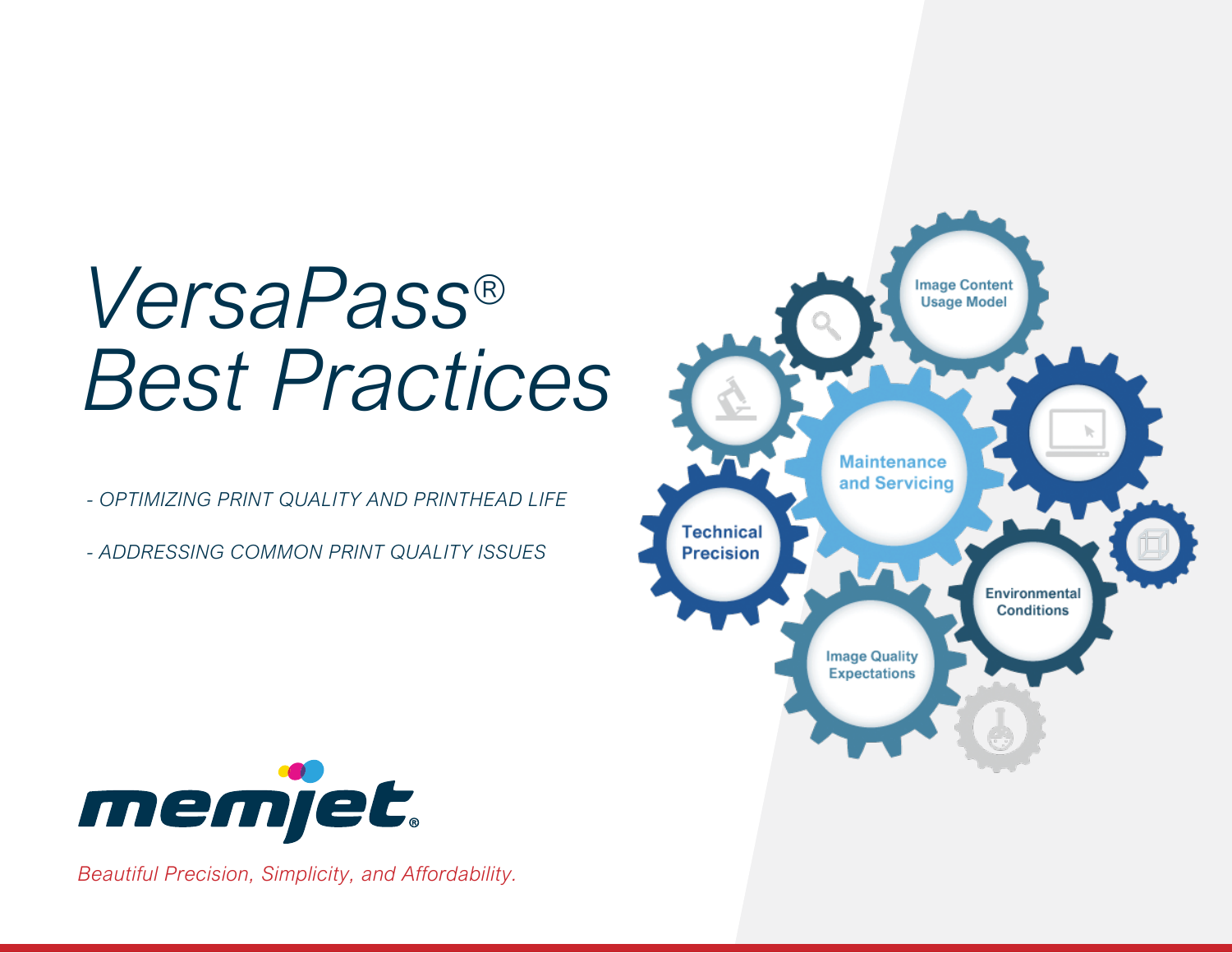#### *CONTENTS:*

#### **Optimizing Print Quality and Printhead Life** 3

 REPLACE MICROFIBER ROLLER (MFR) WHEN REPLACING A PH PRINTHEAD MAINTENANCE ROUTINES BENEFITS OF THE MAINTENANCE ROUTINES EVALUATE CRITICAL SYSTEMS SETTINGS MID JOB FREQUENCY KEEP WET SPITTING (KWS) FREQUENCY

#### **Addressing Common Print Quality Issues** 11

 PRINTHEAD WEAR OUT: TEXT AND AREA FILL PRINTHEAD TEST DIAGNOSTIC STREAKS FROM CONTAMINANTS DEHYDRATION PRINT QUALITY IS ABOUT THE SYSTEM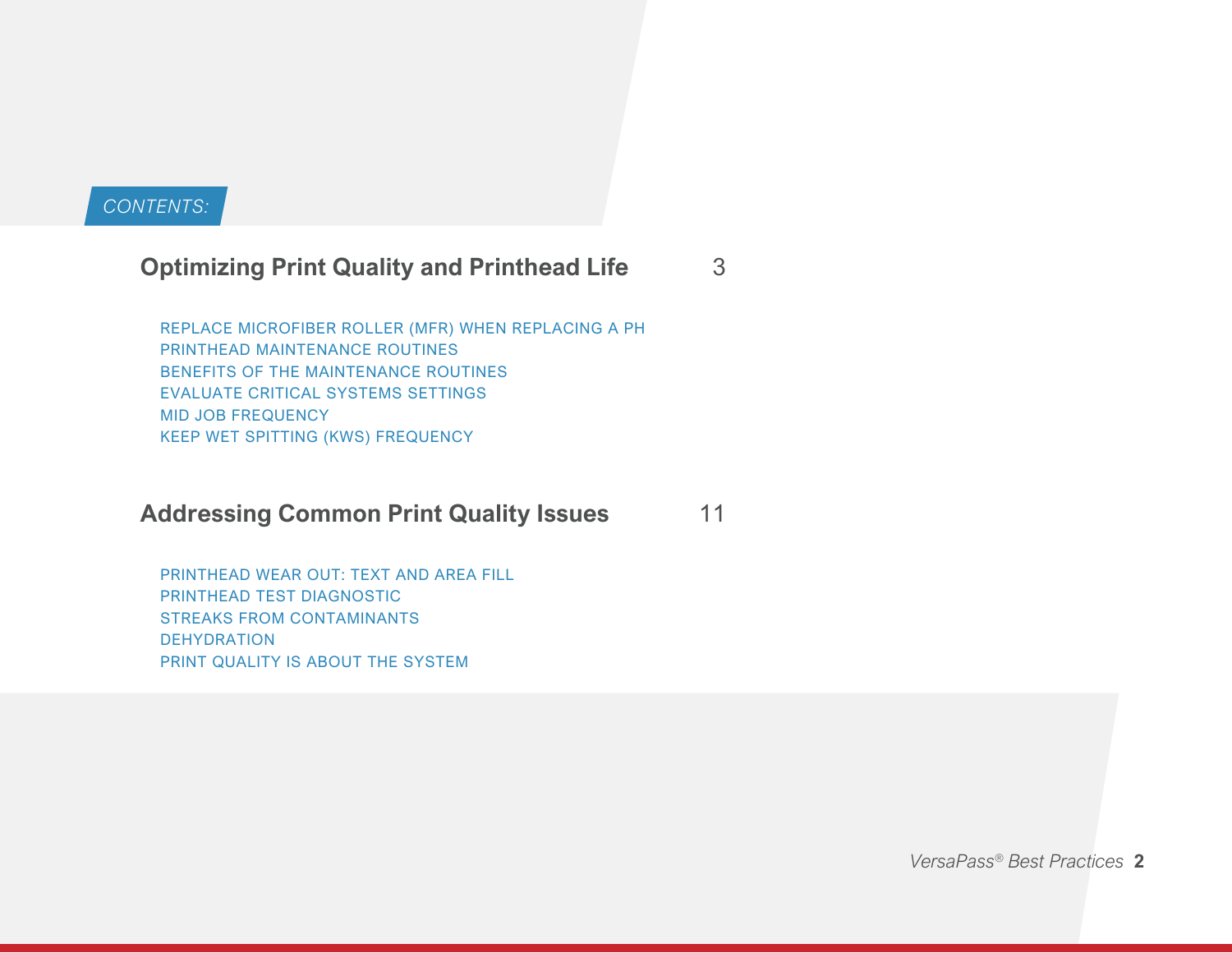*PART 1*

### *OPTIMIZING PRINT QUALITY AND PRINTHEAD (PH) LIFE*

*The Impact of Maintenance Elements*

Regular maintenance and appropriate settings directly impact printhead performance such as print quality and printhead life.

Maintenance elements are primarily user controlled and requires following best practices and adjusting printer system settings as environmental condition variations may warrant.

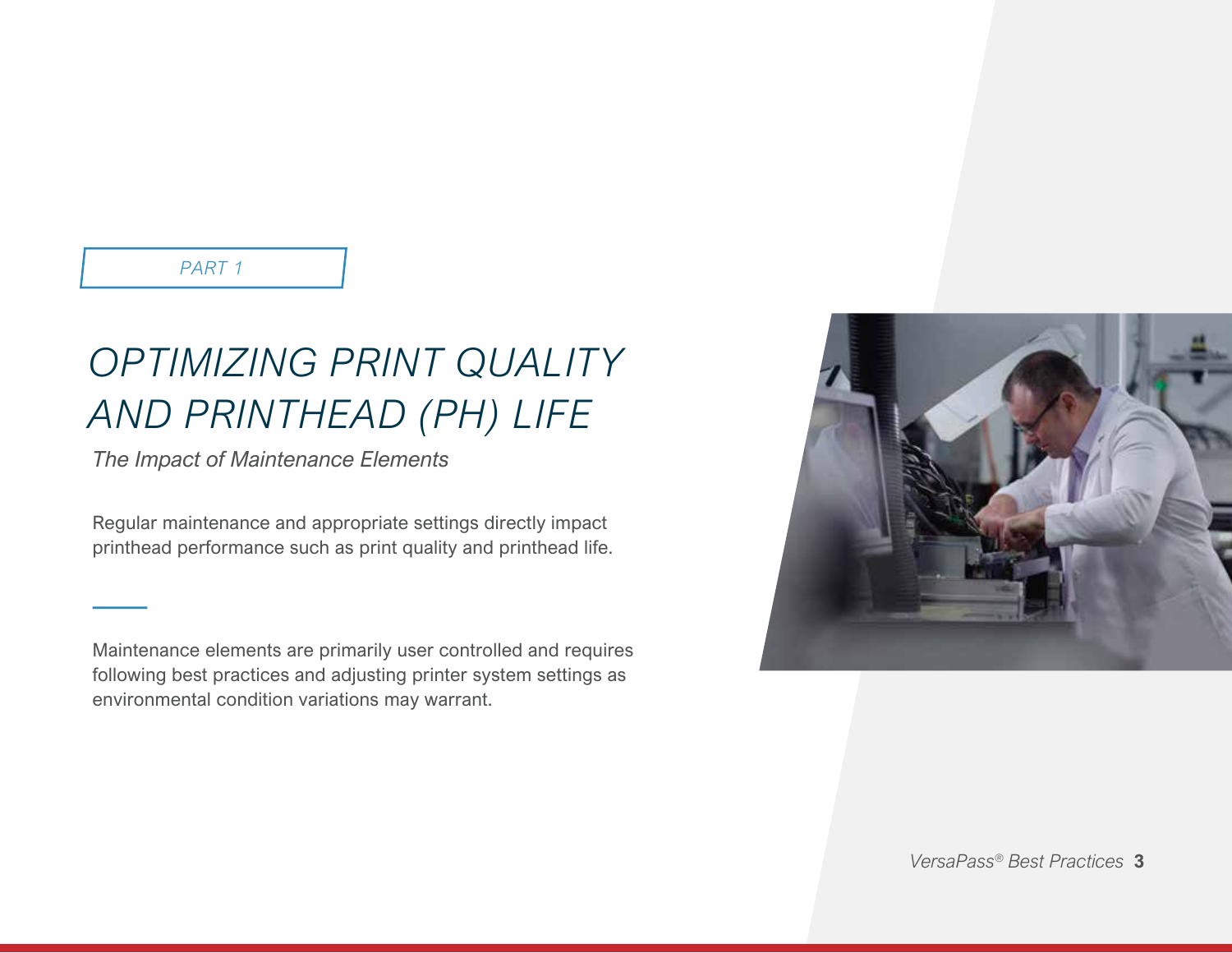### *REPLACE MICROFIBER ROLLER (MFR) WHEN REPLACING A PH*

The MFR is a consumable, and as such, it needs to be exchanged for a new one on a regular basis to maintain optimal print quality results. We recommend installing a new MFR every time a new PH is installed.

The MFRs go through a lot of wear and tear, and over time they accumulate more than just ink. They end up collecting dust and debris from the environment and the air, paper fibers and dust from the media running past, and everything that is cleaned off the PH surface.

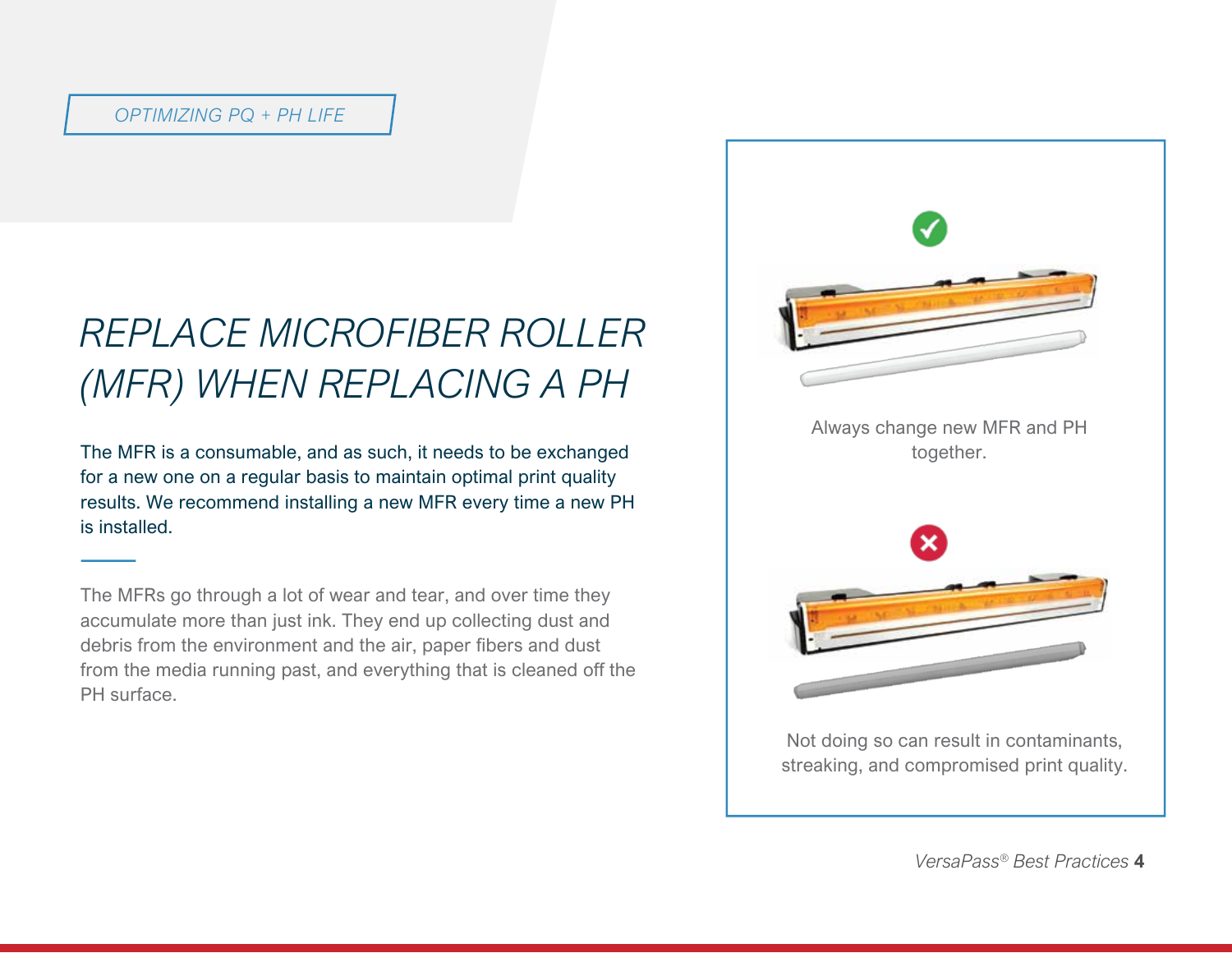### *PRINTHEAD MAINTENANCE ROUTINES*

Each of the maintenance routines has a purpose towards keeping the PH nozzles in optimal condition for reliable and consistent printing. It is similar to having oil changes and routine maintenance done on your vehicle to ensure that it will perform reliably and consistently.

Just like with your vehicle, proper PH maintenance and care ensures you get the most miles out of your PH.



• Beginning of Job • End of Job • Mid Job • Keep Wet Spitting • Idle Time Maintenance



*VS.*

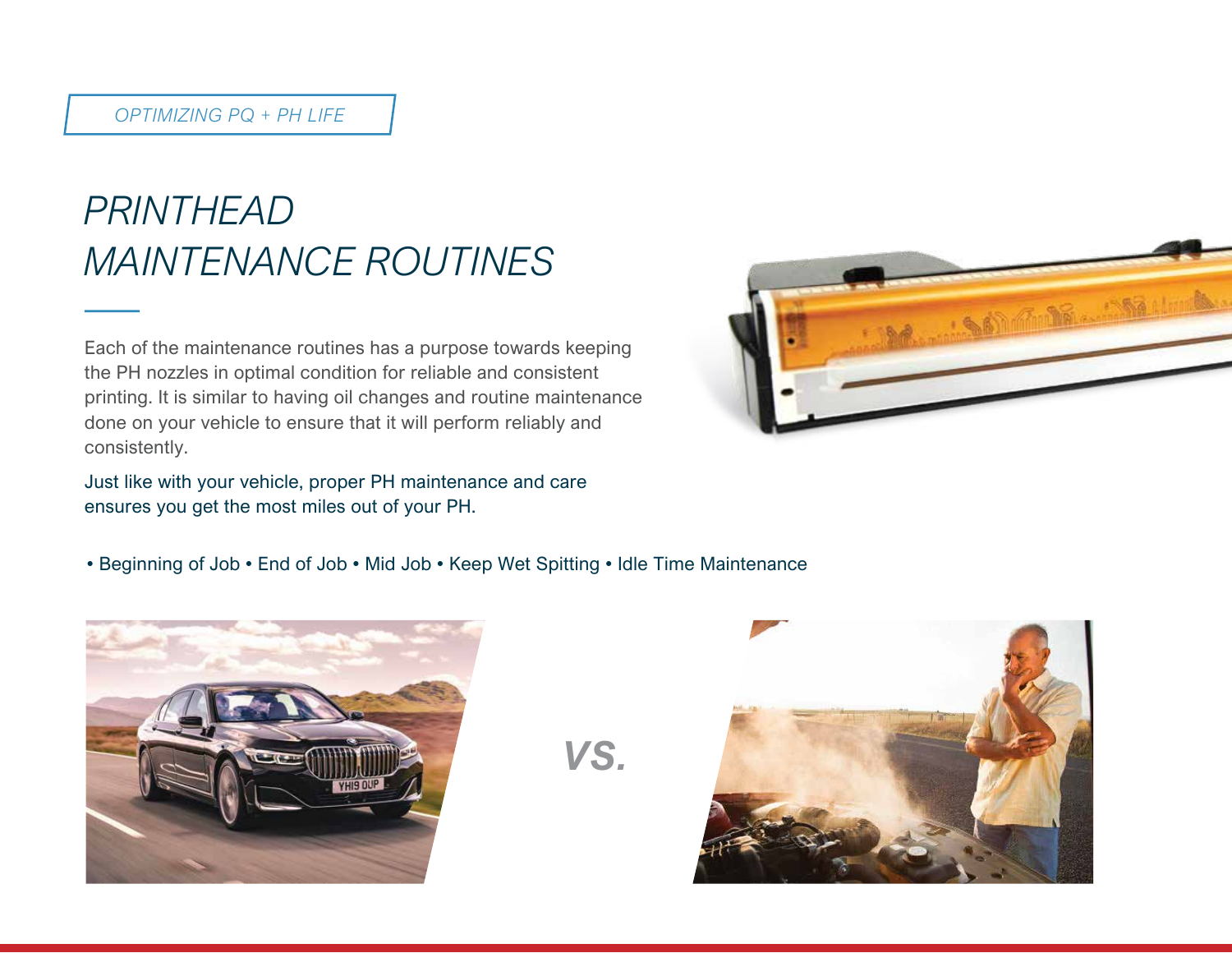### *BENEFITS OF THE MAINTENANCE ROUTINES*

#### *BEGINNING OF JOB*

- Ensures quality printing from the start with clean hydrated nozzles

#### *KEEP WET SPITTING*

 - Assists in maintaining hydration and cleanliness of unused nozzles throughout printing

#### *MID JOB*

- Keeps PH surface and nozzles properly conditioned during the print job **B**

#### *END OF JOB*

 - Ensures PH nozzles and surface is properly conditioned prior to capping

#### *IDLE TIME MAINTENANCE*

 - Ensures nozzles and PH surface are maintained during longer idle periods such as overnight, weekend, etc.



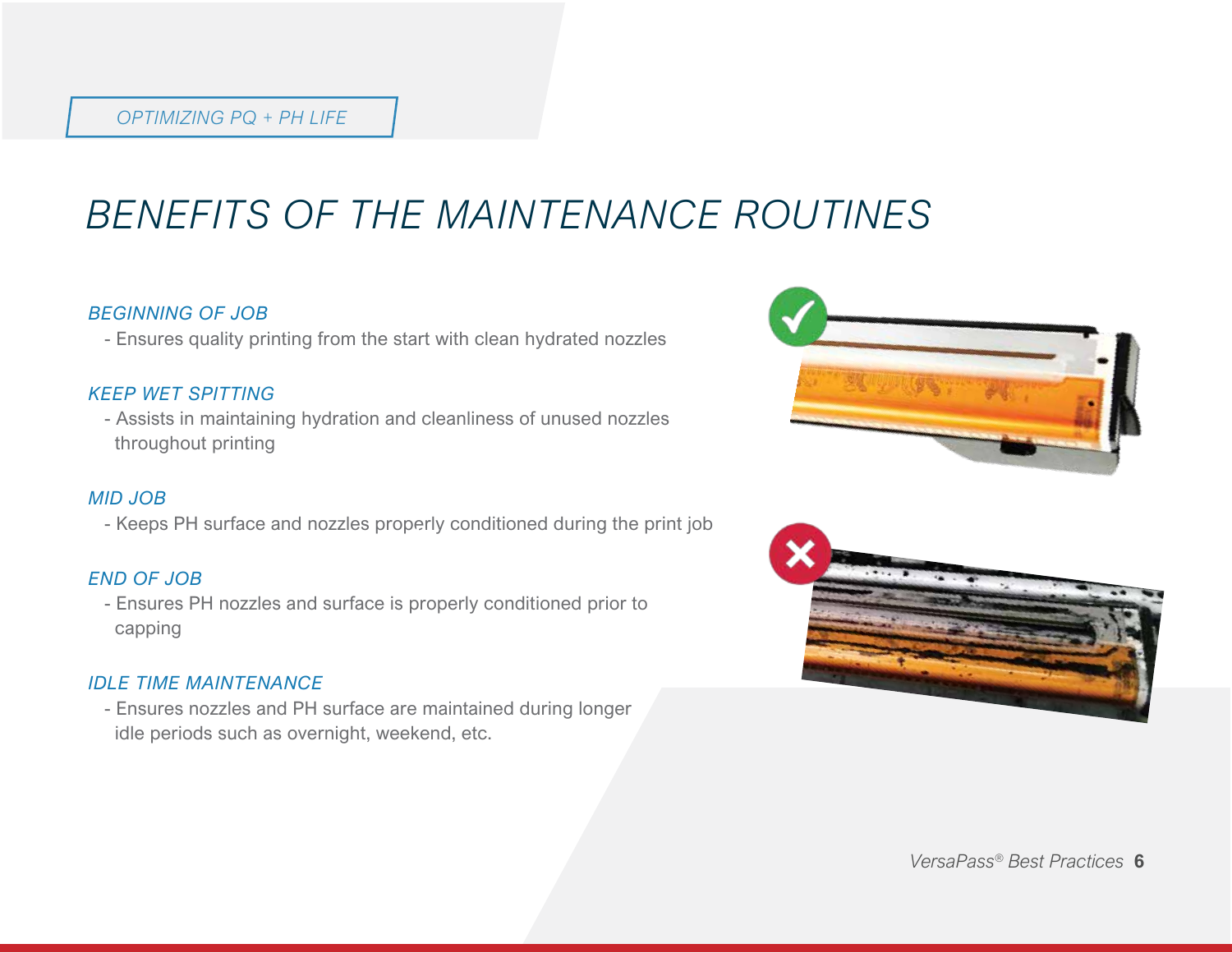### *EVALUATE CRITICAL SYSTEM SETTINGS*

*Before Changing Out PHs for PQ Issues*

#### *ADJUST:*

 - Mid Job Maintenance (MJ) frequency AND/OR Keep Wet Spitting (KWS) frequency

#### *TO HELP MAINTAIN PH HEALTH THROUGHOUT PRINT JOB*

#### *AND*

#### *TO ENSURE OPTIMAL PRINT QUALITY WHEN IMPACTING FACTORS CHANGE*

- Ambient temperature and humidity
- Environmental cleanliness
- Media cleanliness
- Media material
- Ink profiles
- Printed image content, page coverage
- Job content and job length
- Print quality requirements

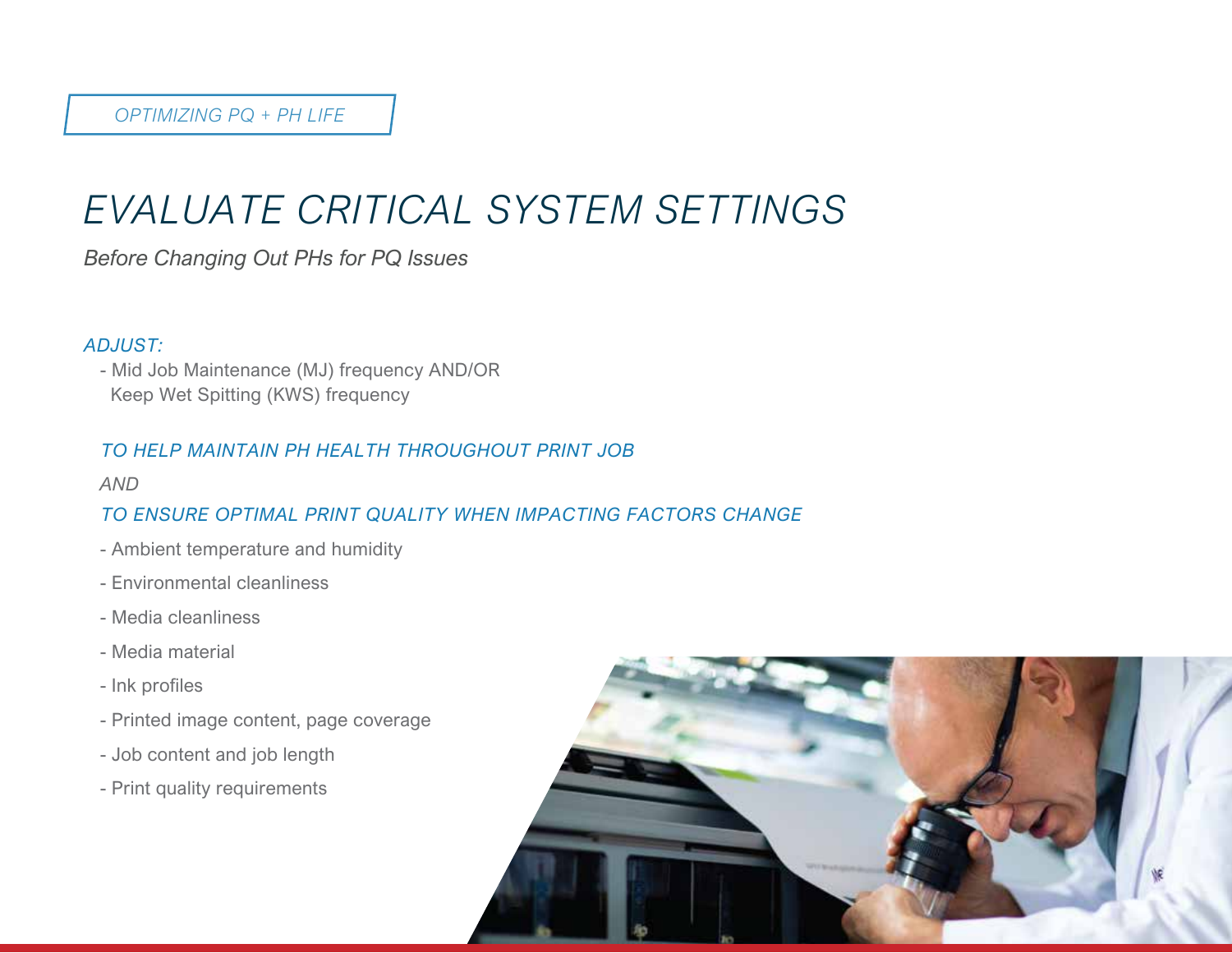### *MID JOB FREQUENCY*

*Counter Balances External Variations* 

#### *NEEDED LESS FREQUENTLY WHEN:*

- Media is cleaned and environment is controlled
- Using more absorbent media

#### *NEEDED MORE FREQUENTLY WHEN:*

- $-RH < 40\%$  OR  $> 60\%$
- Low dot gain media/low media porosity
- Media with high recycled content, more fibers, dusty and not cleaned
- Environment not controlled for dirt, dust, pollen, pollution and contaminants
- Temperature is high and/or duty cycle is high
- High coverage print content or very low coverage

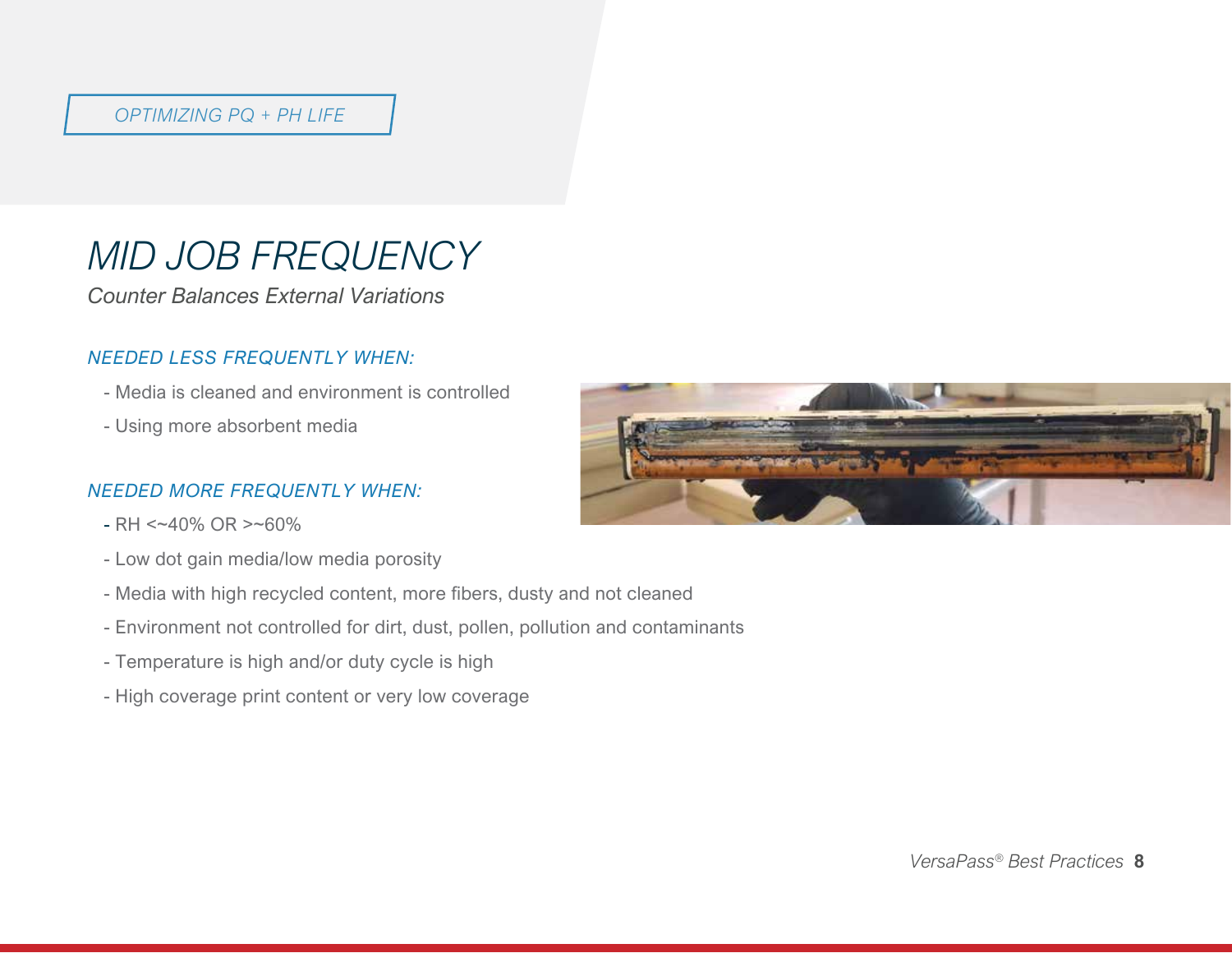## *KEEP WET SPITTING (KWS) FREQUENCY COUNTERBALANCES PRINT CONTENT VARIATION*

#### *NEEDED LESS FREQUENTLY WHEN:*

- High level of random, frequent and consistent nozzle usage across entire PH
- $-RH > ~ 60%$
- Well controlled environment (temp, RH, cleanliness)
- Well controlled media cleanliness

#### *NEEDED MORE FREQUENTLY WHEN:*

- Low level of random, frequent and consistent nozzle usage
- Low print coverage
- Primarily using only a section of the PH
- $-RH < -40%$
- Varying and fluctuating conditions
- Uncontrolled media and printing environment cleanliness (dirt, dust, pollen, pollution and contaminants)



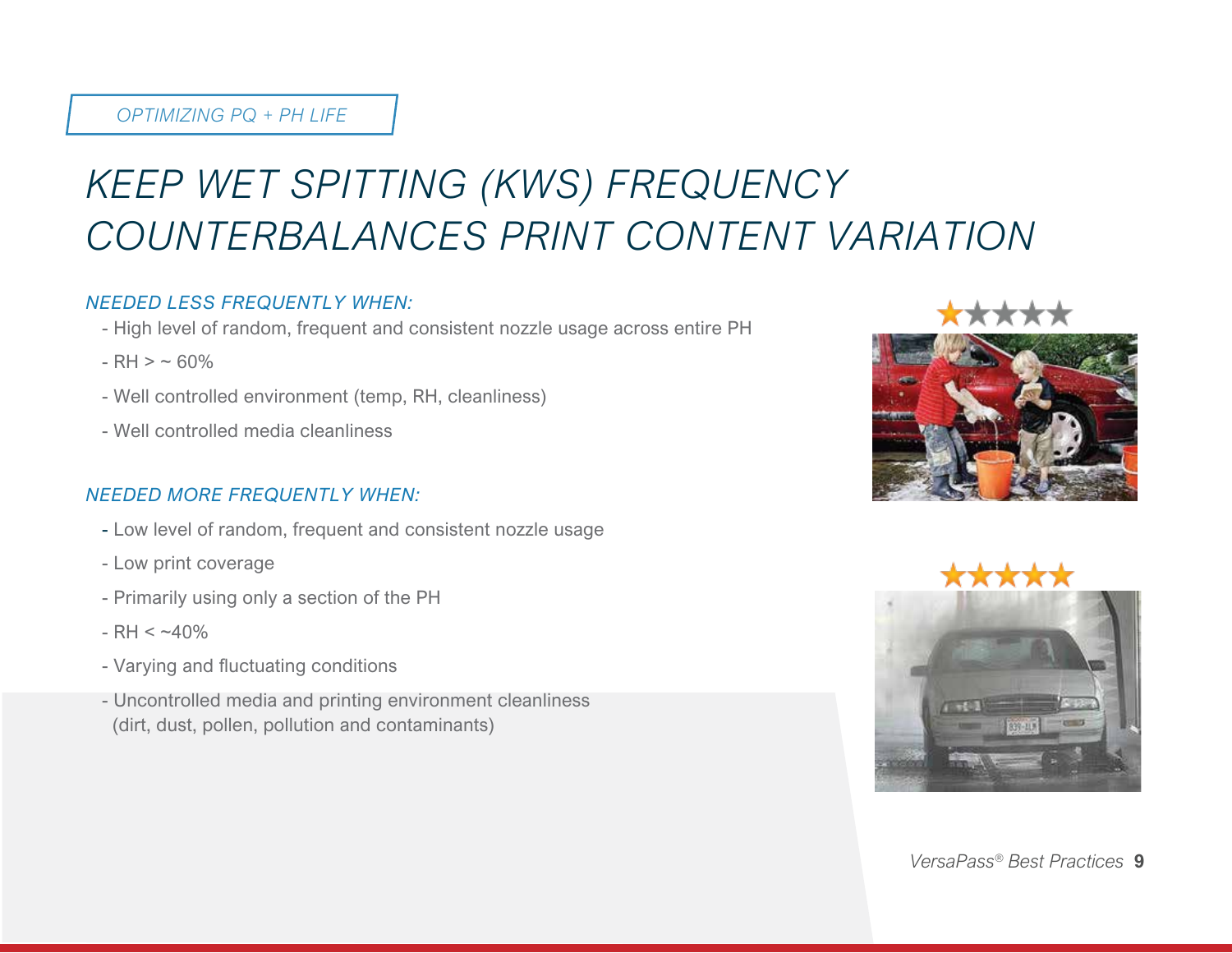*PART 2*

### **PART 2 ADDRESSING COMMON PRINT QUALITY ISSUES** *ADDRESSING COMMON PRINT QUALITY ISSUES*

Learn how to identify and remedy common print quality issues using our best practices.

The overall goal is to help you minimize down time by providing the tools and information needed to adequately address print quality issues.

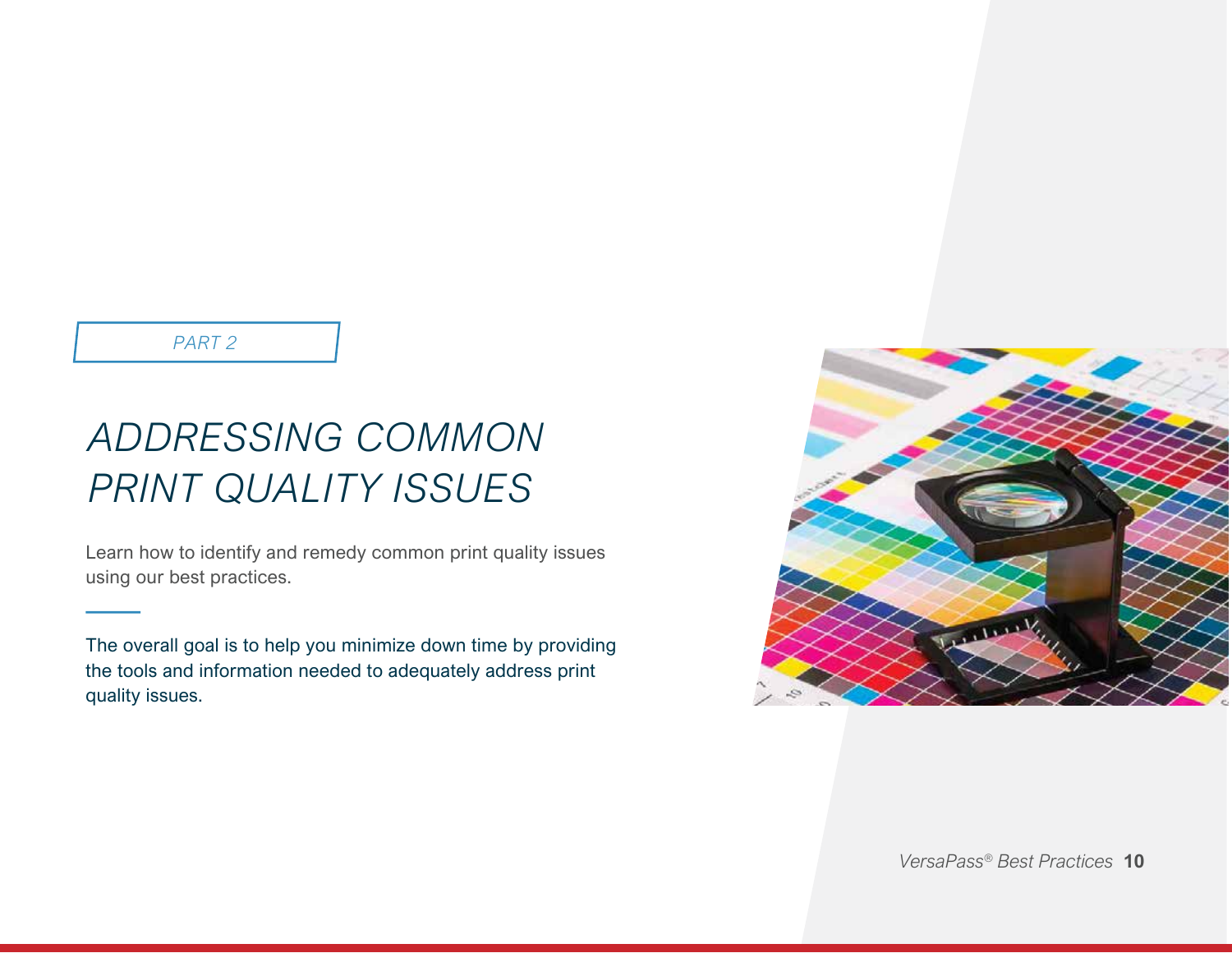#### *ADDRESSING PQ ISSUES*

### *PRINTHEAD WEAR OUT*

Like tires on a car, the VersaPass printhead is a consumable and requires replacement when it wears out.



The printhead's useful life is often dependent on how it is used and cared for.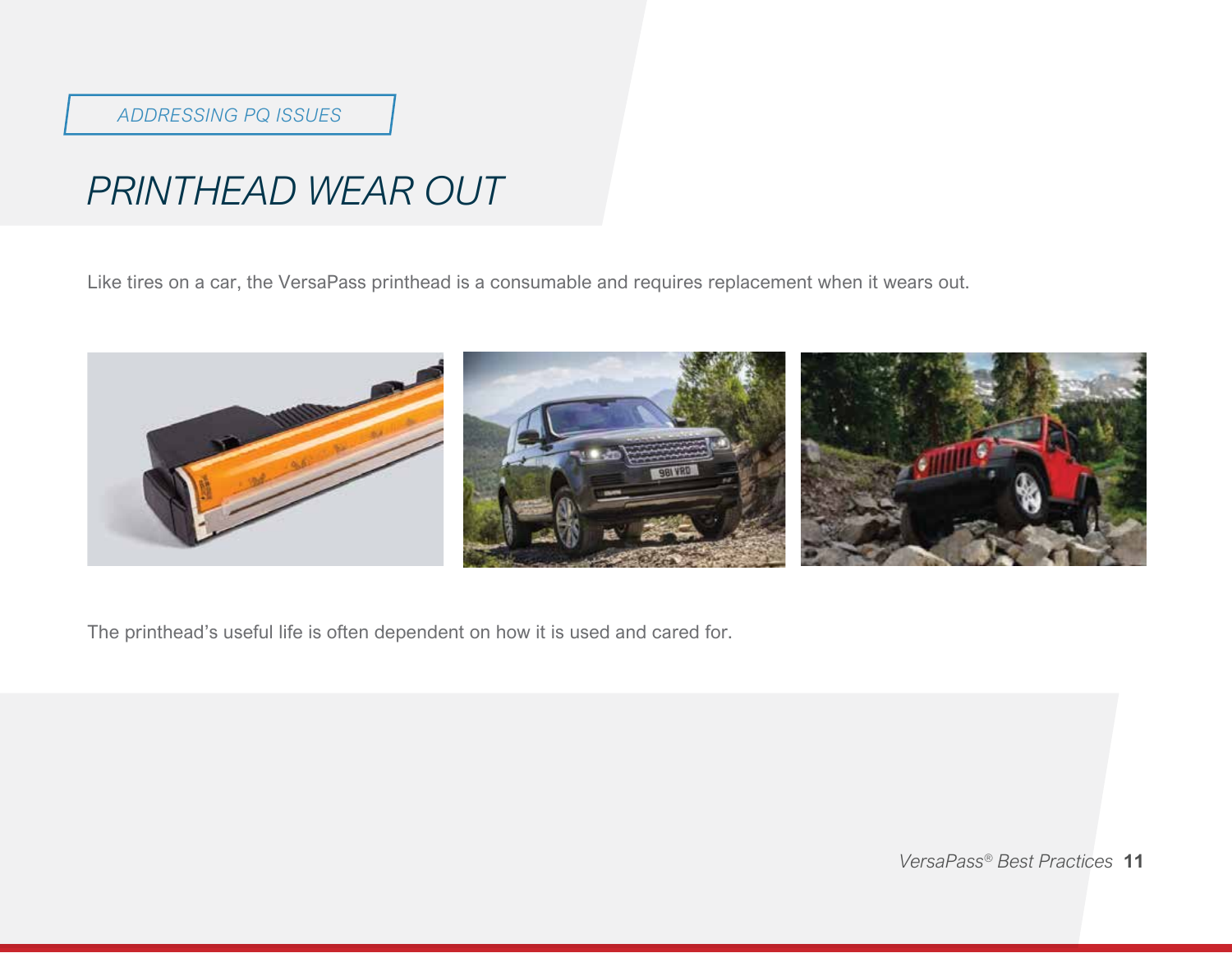### *PRINTHEAD WEAR OUT – TEXT*

In the beginning of a printhead's life the dot placement is very precise. The image on the left shows sharp text and excellent dot placement in the nozzle pattern.

As the PH is used, the nozzles wear and the dot placement becomes less accurate leading to artifacts, as shown in the image in the middle.

When the PH reaches the end of life phase, the print artifacts are more severe. Inkjet drop tails are more obvious in the text and more frequent. The nozzle patterns from the PH also display severe misdirection. At this point the printhead needs to be replaced.

misting a misting a



Dot placement is good. Nozzle wear, dot



placement is less accurate.

streaks streaks streaks. misting a

Printhead need to be replaced.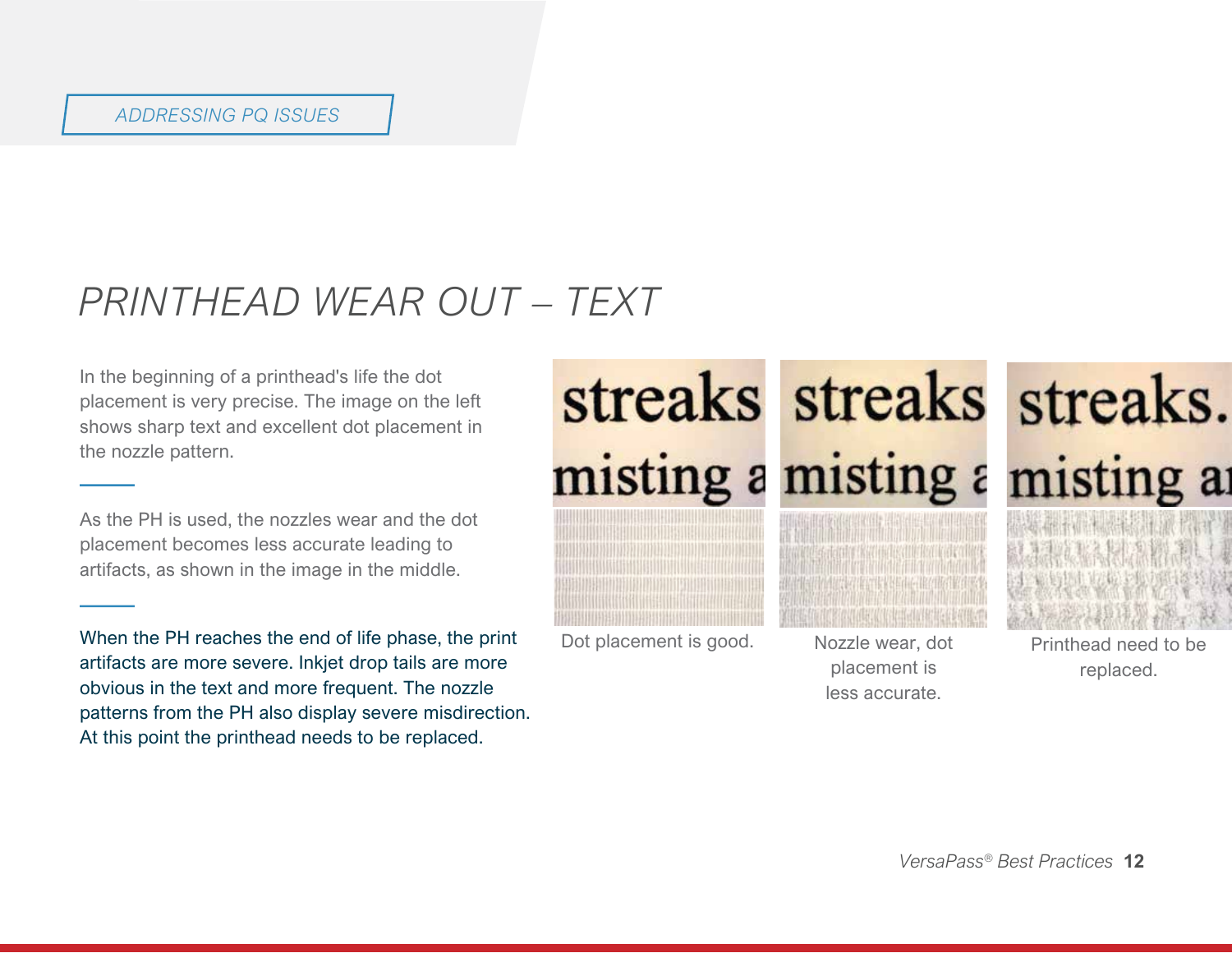#### *ADDRESSING PQ ISSUES*

### *PRINTHEAD WEAR OUT – AREA FILL*

Wear out and misdirection look a little different for applications that use area fills, in this case, usage and nozzle wear will display as fine streaks and density shifts across the printhead.

This example shows that black is the most used channel so we see the fine streaks and uneven density in the black channels across the page. With equivalent usage, the other colors would show a similar effect.



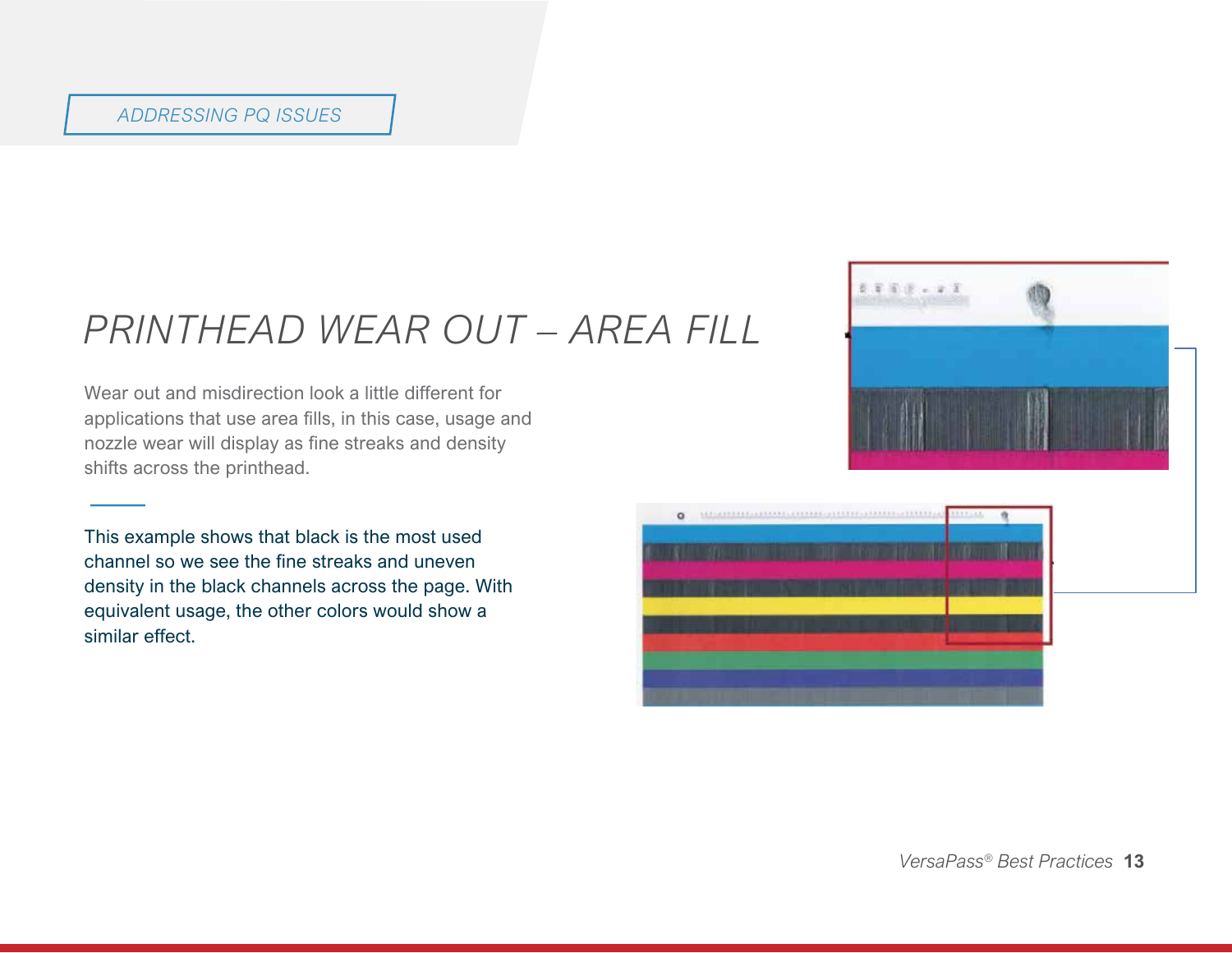### *PRINTHEAD TEST DIAGNOSTIC*



*YKCKM NOZZLE PATTERNS* – very good for assessing dot placement, overall nozzle health, wear and random contamination & non-ejecting nozzles.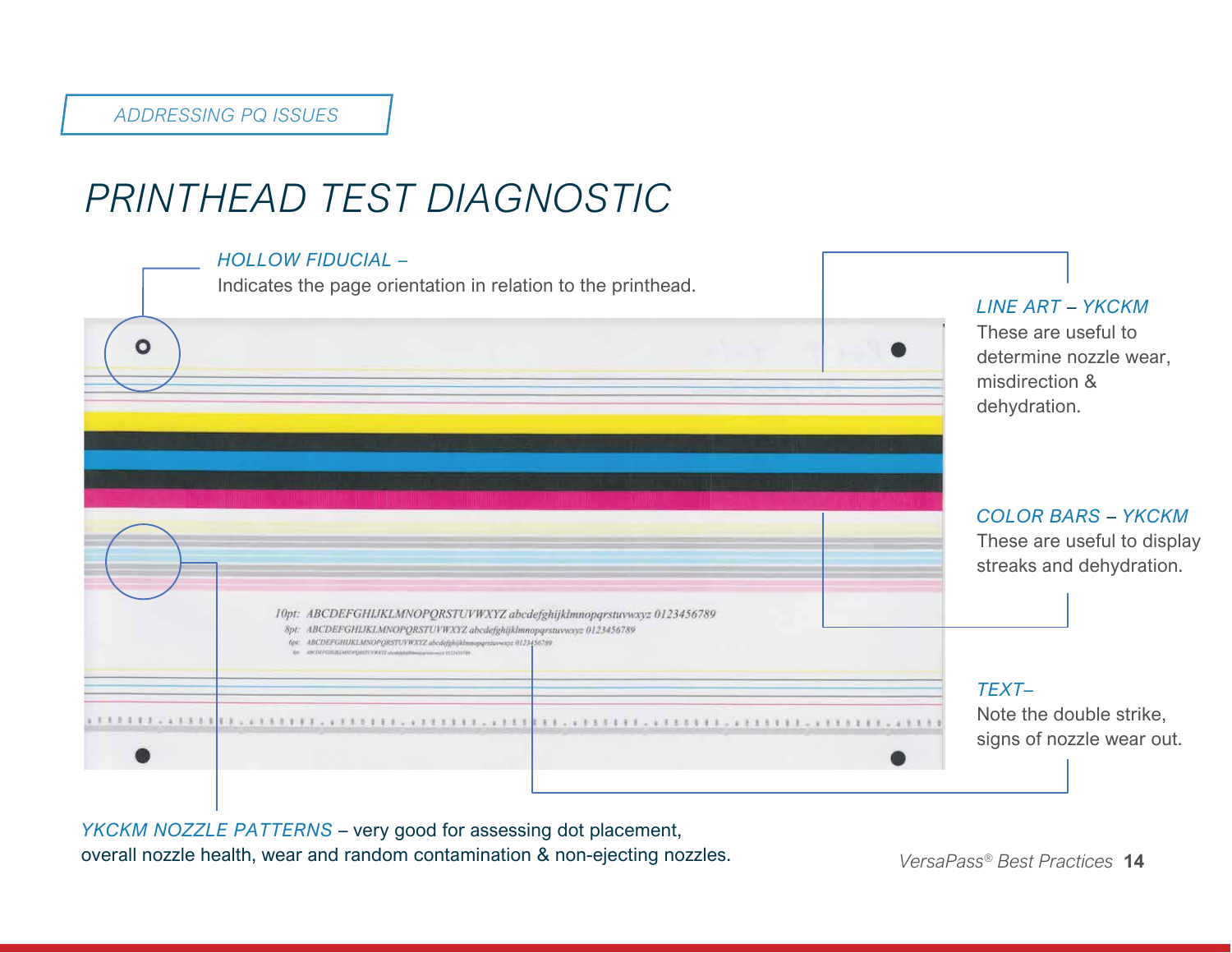### *STREAKS FROM CONTAMINANTS*

#### These streaks develop as droplets of aerosol and condensation accumulate on or near the nozzles during printing and block a localized group of nozzles.

Once the droplet gains enough volume it drips off the nozzle face and onto the printed output.

#### *BEST PRACTICES TO AVOID WHITE STREAKS:*

- Increase mid job maintenance interval frequency
- Change out the Microfiber Roller (MFR) as recommended
- Keep the printzone clean and free of debris
- Add a media cleaner to the system

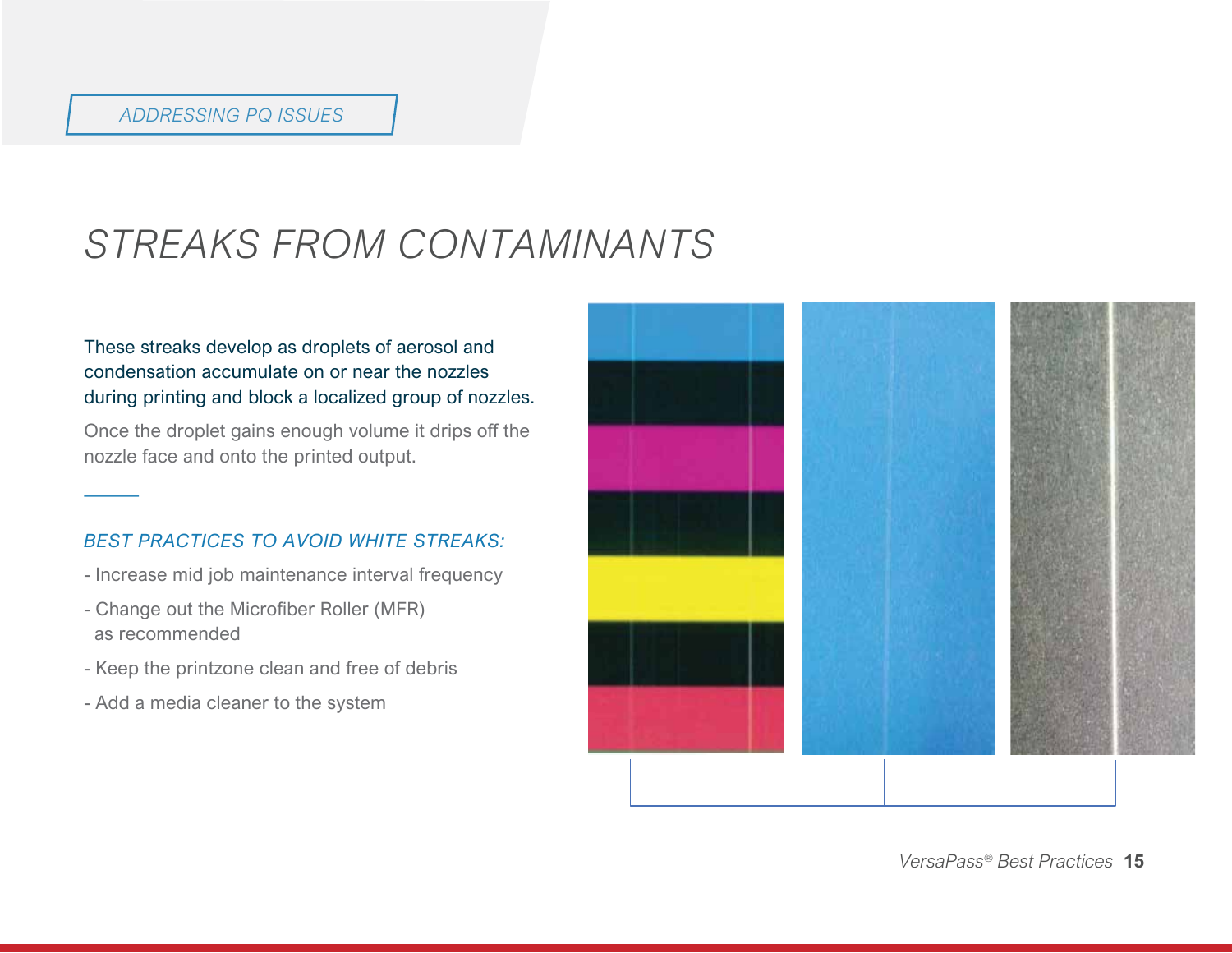### *DEHYDRATION*

The printhead also has a preferred "comfort level" that we call the operating range specification.

For optimal results, similar to your vehicle, the printhead needs to be used within the operating specifications.





#### *OPERATING RELATIVE HUMIDITY*



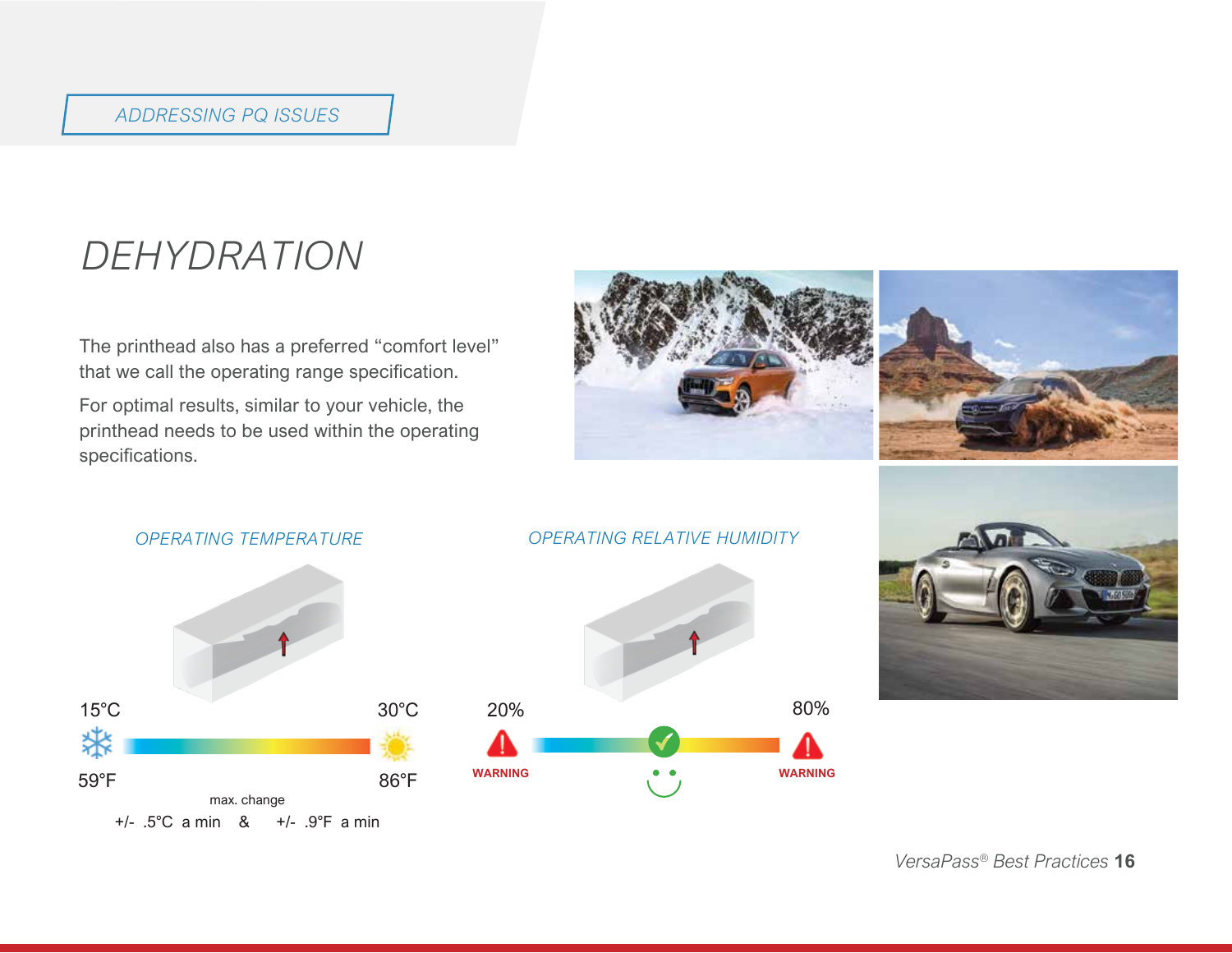#### *ADDRESSING PQ ISSUES*

### *PRINT QUALITY IS ABOUT THE SYSTEM*

#### *FINAL THOUGHTS:*

Your printer is a complex eco-system with various sub-systems and external environmental factors all interacting to produce printed output.

Your print quality is the net result of these sub-systems and external factors performing together.